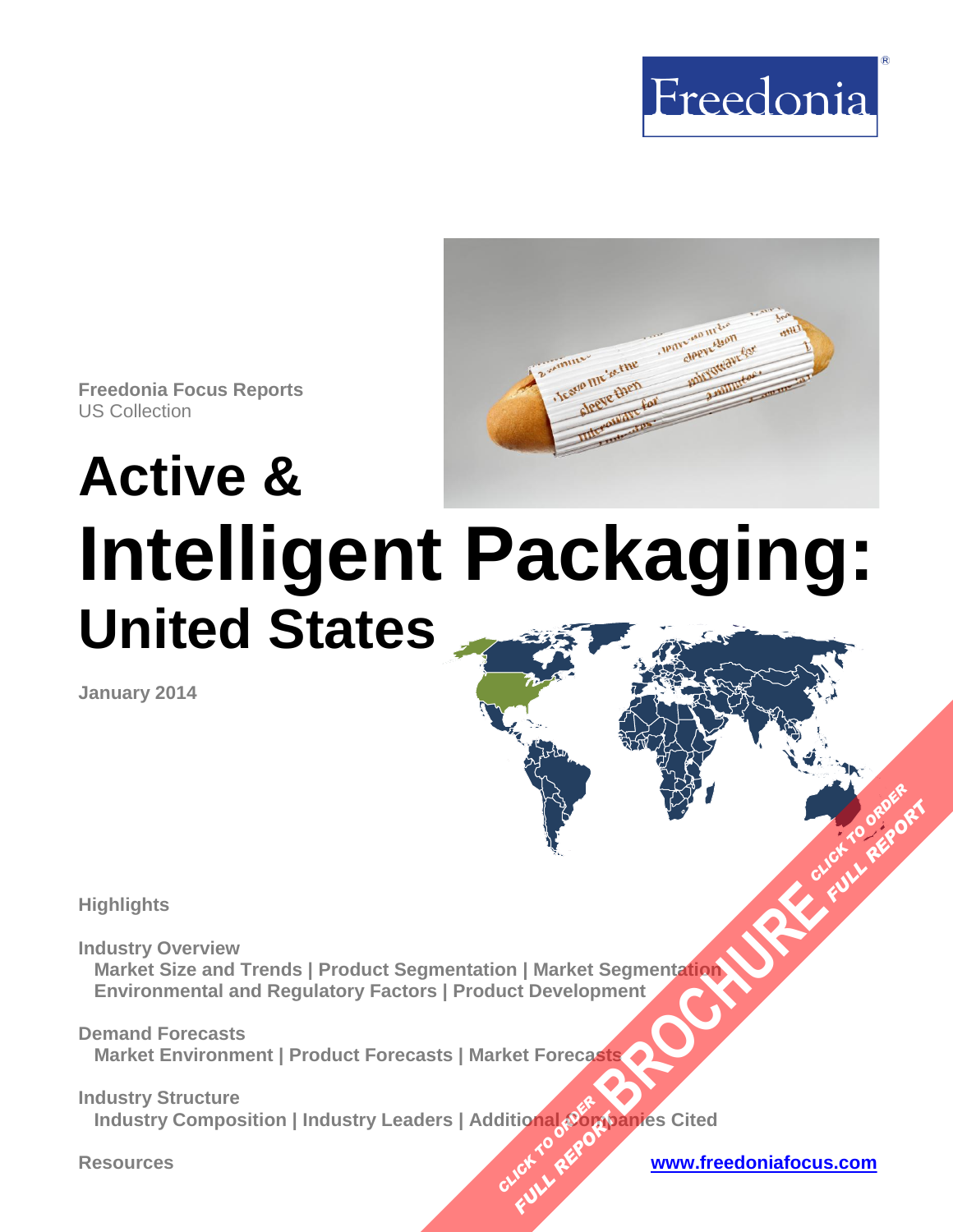#### <span id="page-1-0"></span>ABOUT THIS REPORT

#### Scope & Method

This report forecasts US active and intelligent packaging demand in US dollars at the manufacturers' level to 2017. Total demand is segmented by product in terms of:

- gas scavenger active packaging
- corrosion control active packaging
- moisture control active packaging
- other active packaging
- color indicating intelligent packaging
- other intelligent packaging.

Excluded from this report are radio frequency identification (RFID) tags, data loggers, readers, software, and similar products serving security and supply chain tracking and monitoring functions. However, RFID tags used for diagnostic or information function are included. Also excluded are time-temperature indicators (TTIs) for nonpackaging uses, such as temperature testing labels for industrial equipment.

Total demand is also segmented by market as follows:

- food
- beverages
- pharmaceuticals
- primary metals
- other markets such as motor vehicles and electronics.

To illustrate historical trends, total demand is provided in an annual series from 2002 to 2012; the various segments are reported at five-year intervals for 2007 and 2012. Forecasts emanate from the identification and analysis of pertinent statistical relationships and other historical trends/events as well as their expected progression/impact over the forecast period. Changes in quantities between reported years of a given total or segment are typically provided in terms of five-year compound annual growth rates (CAGRs). For the sake of brevity, forecasts are generally stated in smoothed CAGR-based descriptions to the forecast year, such as "demand is projected to rise 3.2% annually through 2017." The result of any particular year over that period, however, may exhibit volatility and depart from a smoothed, long-term trend, as historical data typically illustrate.

Key macroeconomic indicators are also provided at five-year intervals with CAGRs for the years corresponding to other reported figures. Other various topics, including profiles of pertinent leading suppliers, are covered in this report. A full outline of report items by page is available in the **Table of Contents**.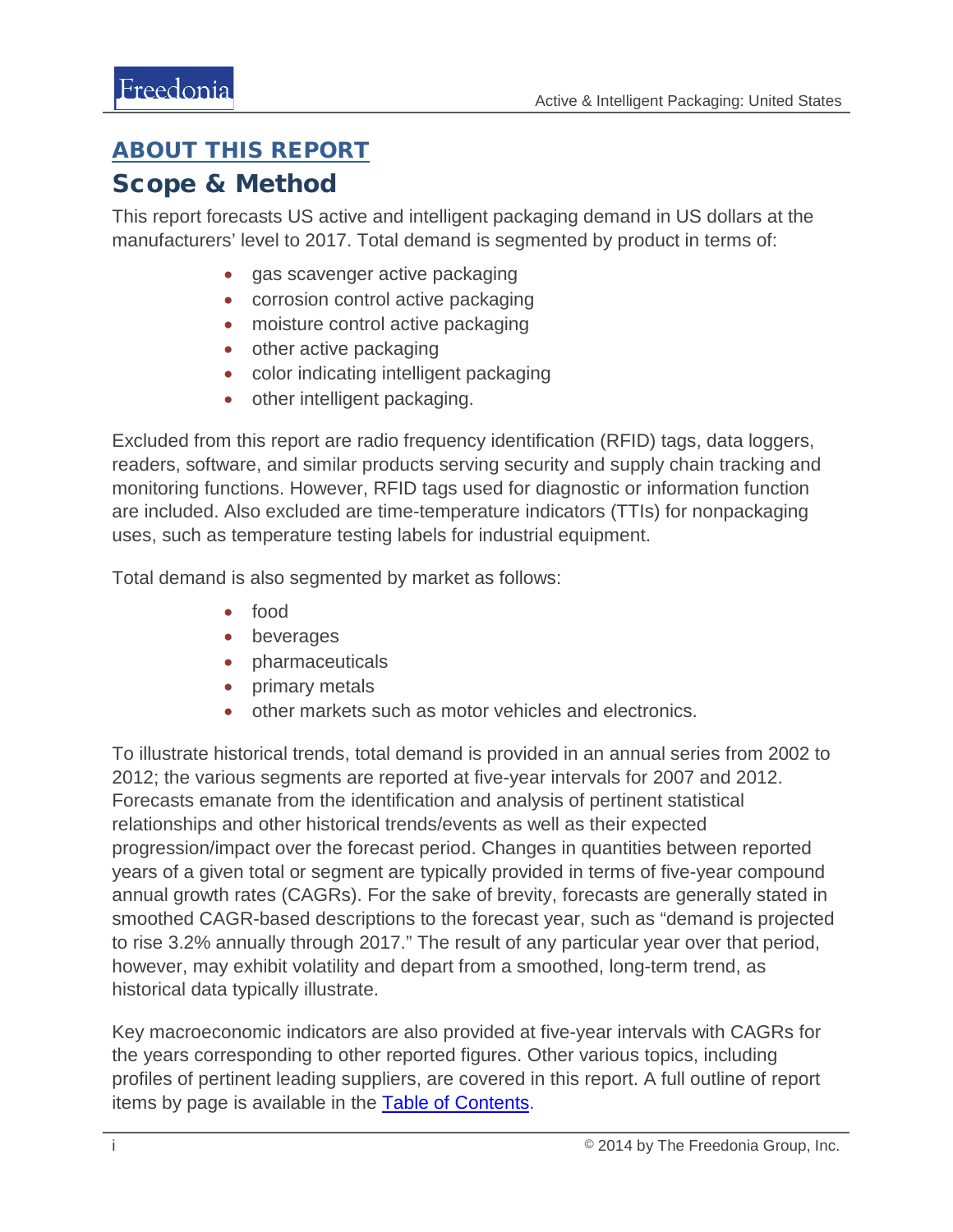### Sources

*Active & Intelligent Packaging: United States* is based on *[Active & Intelligent Packaging](http://www.freedoniagroup.com/DocumentDetails.aspx?ReferrerId=FL-FOCUS&studyid=3117)*, a comprehensive industry study published by The Freedonia Group in January 2014. Reported findings represent the synthesis and analysis of data from various primary, secondary, macroeconomic, and demographic sources including:

- firms participating in the industry, and their suppliers and customers
- government/public agencies
- national, regional, and international non-governmental organizations
- trade associations and their publications
- the business and trade press
- The Freedonia Group Consensus Forecasts dated August 2013
- the findings of other industry studies by The Freedonia Group.

Specific sources and additional resources are listed in the Resources section of this publication for reference and to facilitate further research.

## Industry Codes

The topic of this report is related to the following industry codes:

| <b>NAICS/SCIAN 2007</b>                        |                                                                                                                                                                                                                      | <b>SIC</b>                     |                                                                                                                                                                     |
|------------------------------------------------|----------------------------------------------------------------------------------------------------------------------------------------------------------------------------------------------------------------------|--------------------------------|---------------------------------------------------------------------------------------------------------------------------------------------------------------------|
| North American Industry Classification System  |                                                                                                                                                                                                                      | <b>Standard Industry Codes</b> |                                                                                                                                                                     |
| 322221<br>322222<br>322223<br>323110<br>326112 | Coated & Laminated Packaging Paper<br>Mfa<br>Coated & Laminated Paper Mfg<br>Coated Paper Bag & Pouch Mfg<br><b>Commercial Lithographic Printing</b><br>Plastics Packaging Film & Sheet<br>(including Laminated) Mfg | 2671<br>2672<br>2673<br>2752   | Packaging Paper & Plastics Film, Coated<br>& Laminated<br>Coated & Laminated Paper, NEC<br>Plastics, Foil, & Coated Paper Bags<br>Commercial Printing, Lithographic |

## Copyright & Licensing

The full report is protected by copyright laws of the United States of America and international treaties. The entire contents of the publication are copyrighted by The Freedonia Group, Inc.